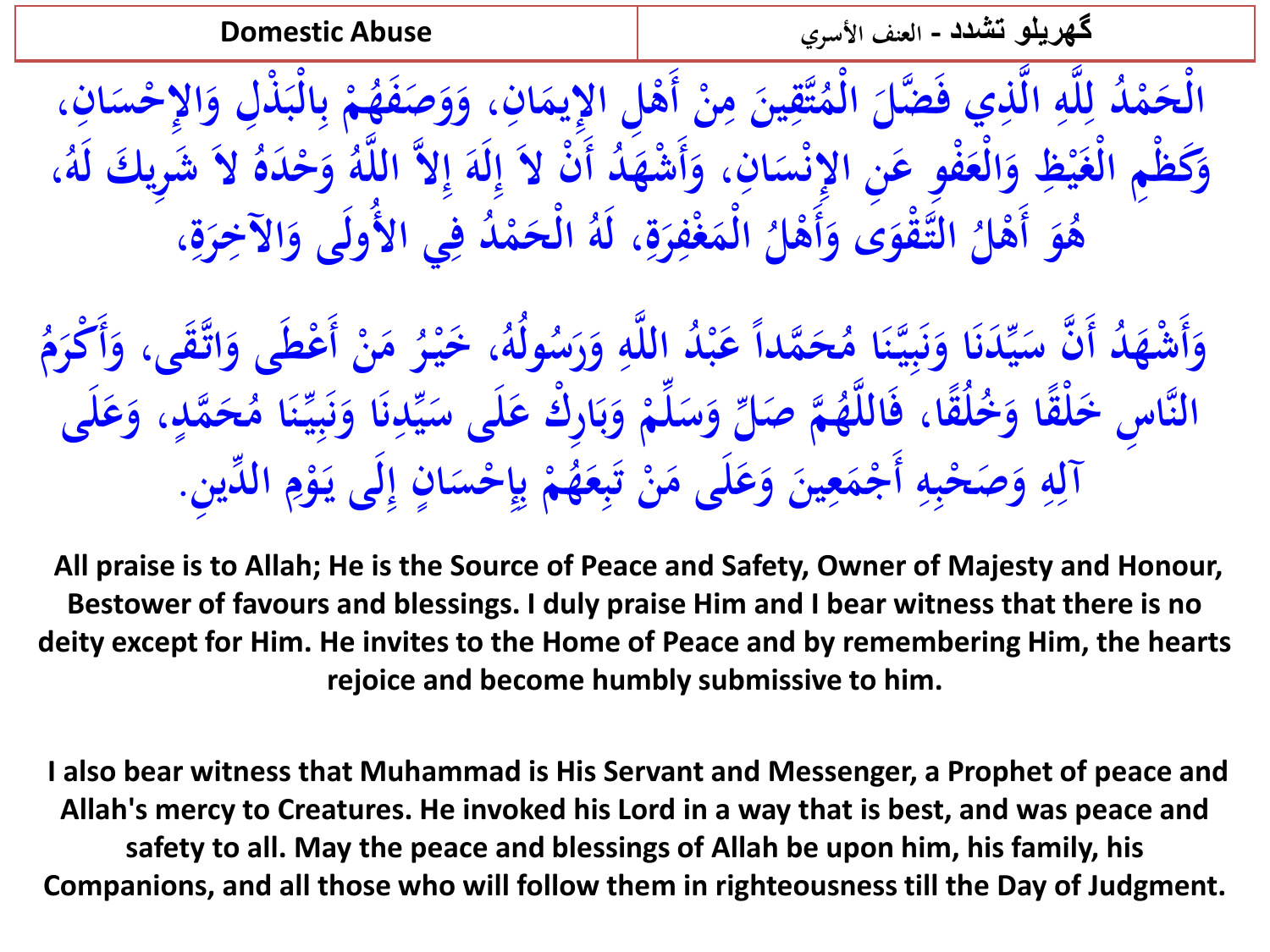### **و ِف ُ ْر ع الْم ن ب َّ ُ وى َ ب ُ** وَعَاشِرُوهُنَّ بِالْمَعْرُوفِ ۖ فَإِن كَرِهْتُمُوهُنَّ فَعَسَىٰ أَن تَكْرَهُوا شَيْئًا وَيَجْعَلَ اللَّهُ فِيهِ خَيْرًا كَثِيرًا **َ َ ً <u></sub>**</u> **ا ً ِ ِ َ ي َ ً ْ َ ْ**

Live with them in kindness; even if you dislike them, perhaps you dislike something in which Allah has placed much good. (4:19)

### سُ إِنَّا خَلَقْنَاكُم مِّن ذُكَرٍ وَأَنثَىٰ وَجَعَلْنَاكُمْ شُعُوبًا وَقَبَائِلَ لِتَعَارَفُوا<br>اللَّهُ عَلَمٌ \* يَمَّةٌ ا<br>ا **َ َ ِ ل َ ی**<br>ای **اب**<br>له **َ ب ْ َ َ َ أ َ ٍ َ ن ِ ُ** ا أَيُّهَا النَّاسُ إِنَّا خَلَقْنَاكُم مِّن ذَكَرٍ وَأُنثَىٰ وَجَعَلْنَاكُمْ شُعُوبًا وَقَبَائِلَ لِتَعَارَفُوا ۚ إِنَّ أَكْرَمَكُمْ عِندَ اللَّهِ أَتْقَاكُمْ ۚ إِنَّ **َ ياءِ ي ْ ِ ْ َ َ إ** اللَّهُ ٰ عَلِيمٌّ ۚ خَبِيرٌ **ِ ِ َ**

O mankind, indeed We have created you from male and female and made you peoples and tribes that you may know one another. Indeed, the most noble of you in the sight of Allah is the most righteous of you. Indeed, Allah is Knowing and Acquainted. (49:13)

### **َ** وَمَا أَرْسَلْنَاكَ إِلَّا رَحْمَةً لِّلْعَالَمِينَ **َ َ َ َ َ َ**

And We have not sent you, O Muhammad, except as a mercy to the worlds. (21:108)

• The Messenger of God was mercy to all of creation; to Muslim and non-Muslim; to young and old; to man and woman; to adult and child. He exemplified for us merciful acts and how to realize God's mercy in our lives.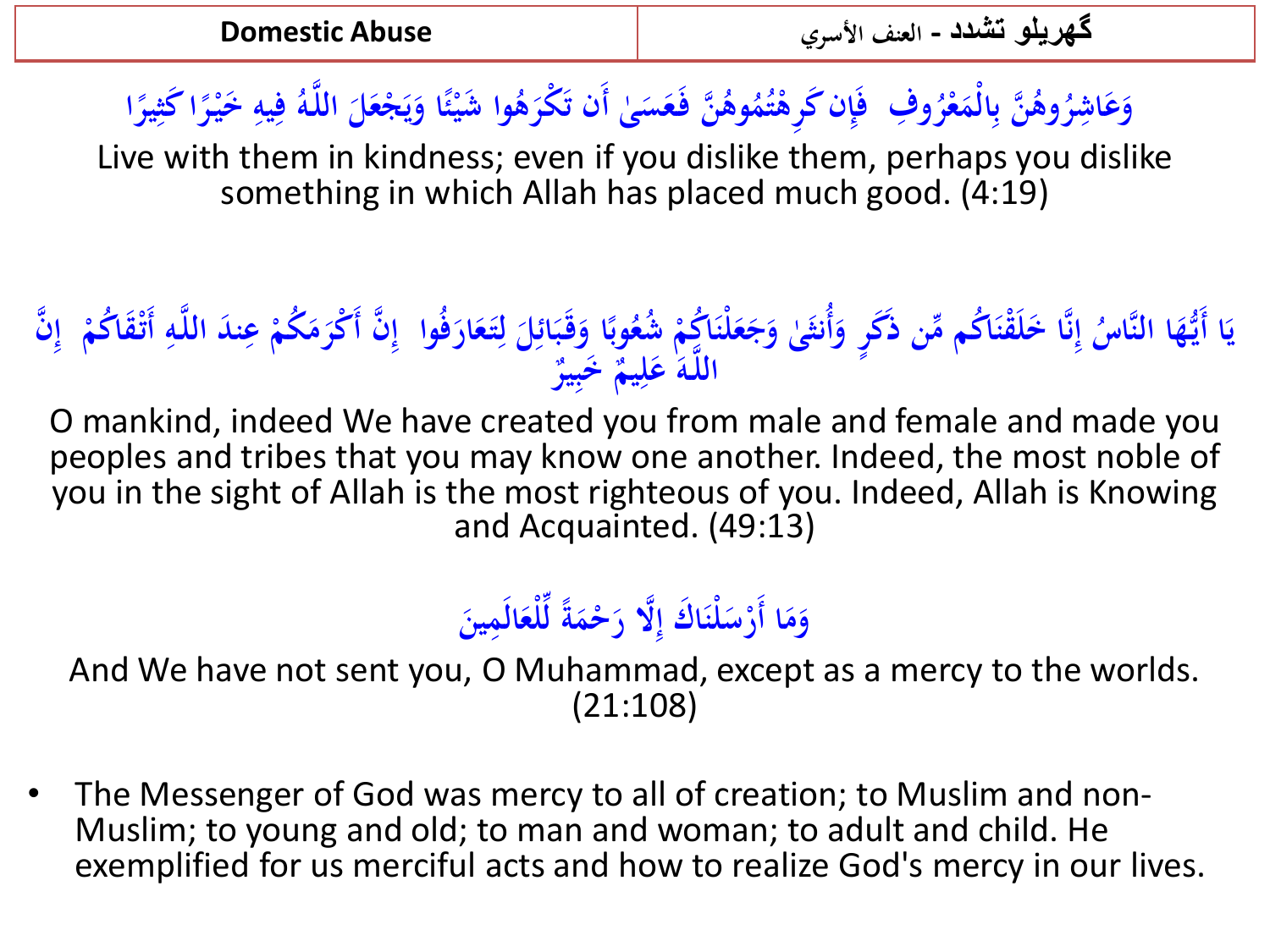"Sayyiduna `Alī ibn Abī Tālib  $\gg$  narrated that the wife of a man in Madīnah came to the Messenger of God, complaining of her husband: Go back and tell him that I am in the Messenger of God's protection. He hasn't stopped/hasn't left me alone. Go back to him and tell him his is a piece of my shirt, Oh Messenger of God! He only beat me more! Oh God, deal with Walīd! Oh God, deal with Walīd! Oh God, deal with Walīd!"(al-Bazzār aṭ-Ṭabarī, Al-Bukhārī.)

• How many of us could deal with knowing that the Messenger of God, whose supplications are accepted by default, has supplicated against us?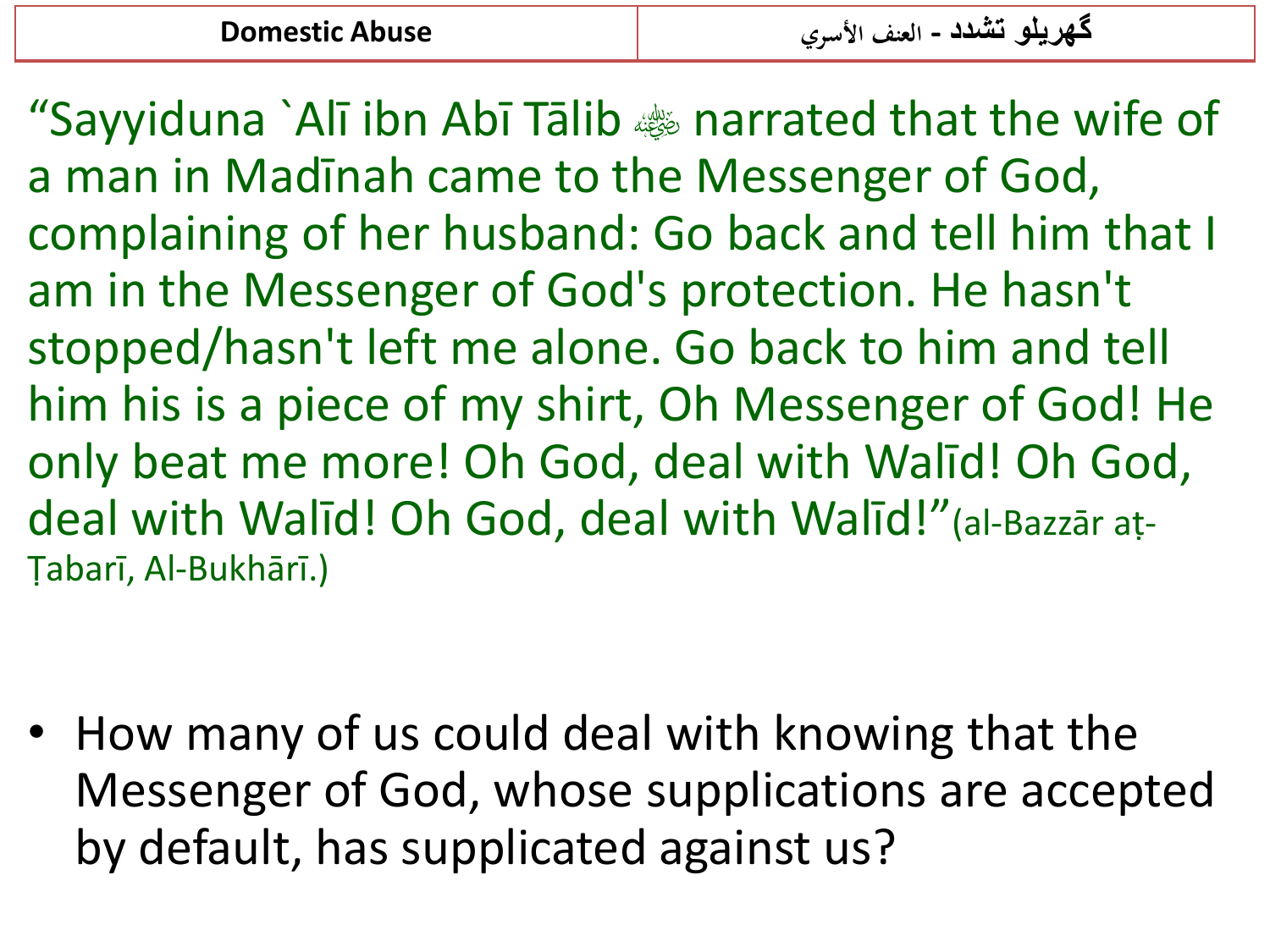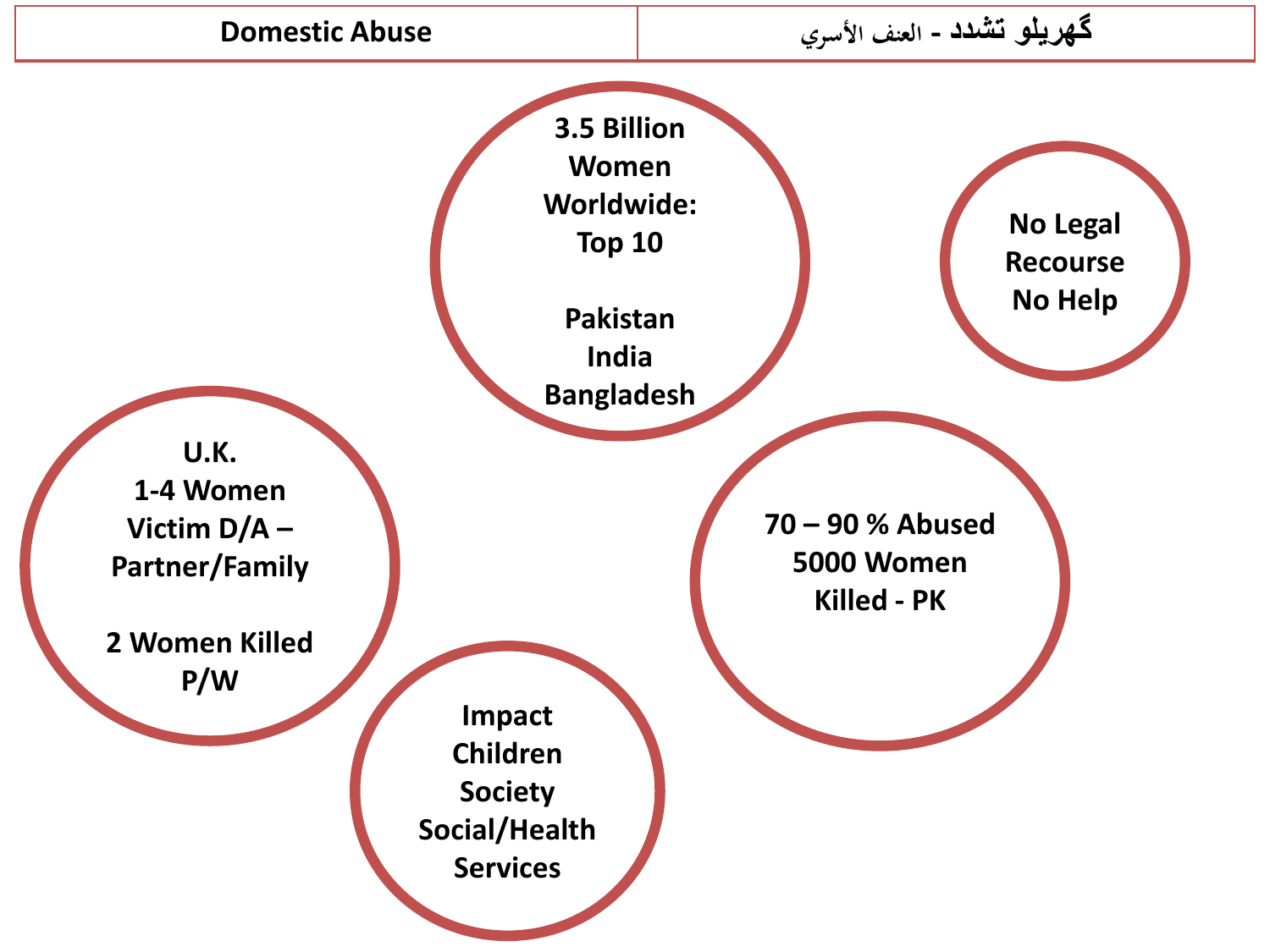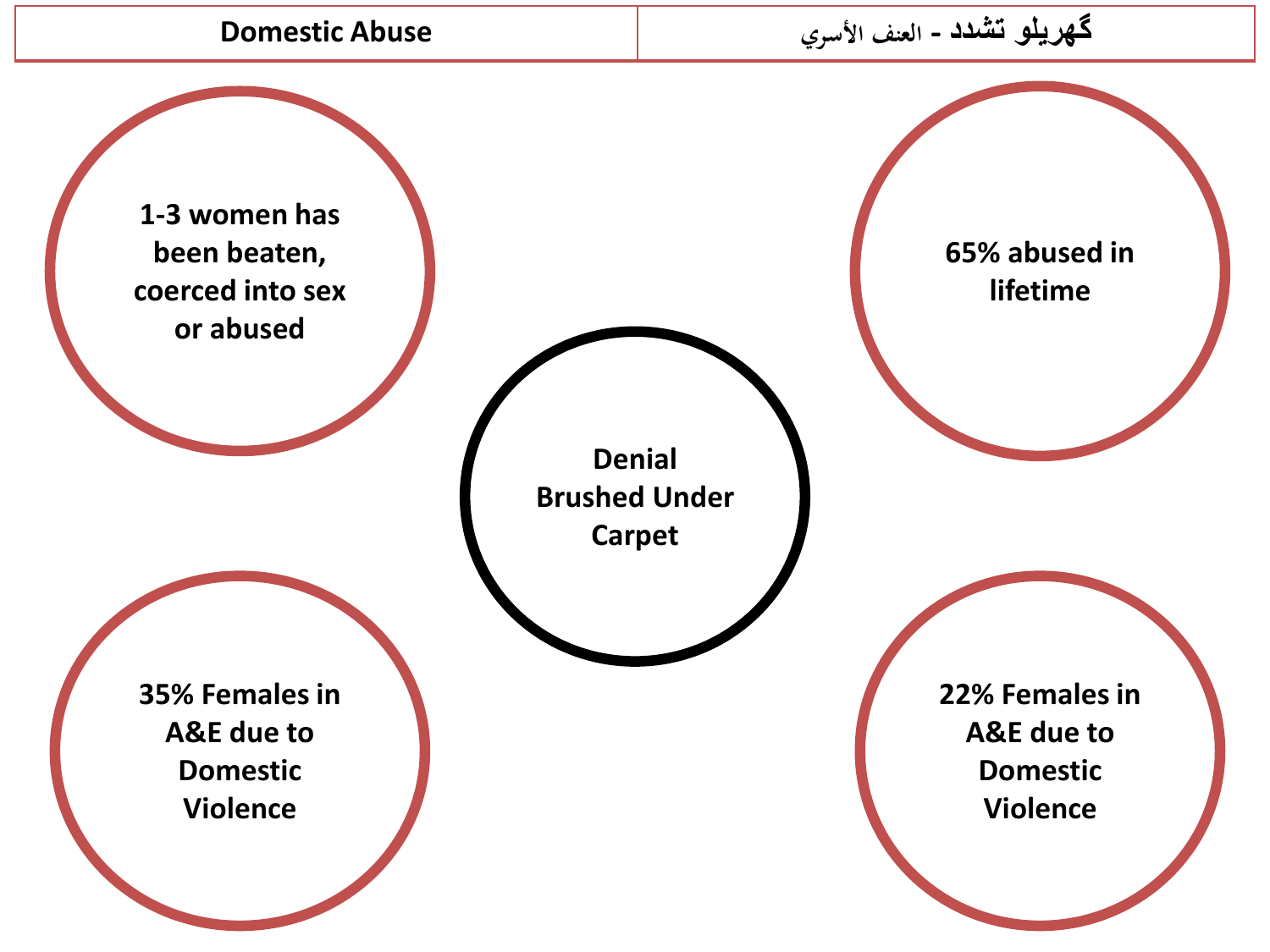• Abuse is not exclusive to one gender, age group, ethnicity, or national origin. But it is an issue that we as a community must come to terms with, and must not tolerate.

## **Physical, Verbal, Emotional, Psychological, Financial Abuse**

• **"The most perfect of believers in belief is the best of them in character. The best of you are those who are the best to their women." – "Do treat your women well and be kind to them, for they are your partners and committed helpers."**

فَأَمْسِكُوهُنَّ بِمَعْرُوفٍ أَوْ سَرِّحُوهُنَّ بِمَعْرُوفٍ **ْ** ر<br>م **ر ع ِم ن ب َّ ُ وى ْ َ ُ رح ِّ َ س ف أَو و ٍ ْ** ر<br>م بِمَعْرُوفٍ أَوْ سَرِّحُوهُنَّ بِمَعْرُوفٍ ۚ وَلَا تُمْسِكُوهُنَّ ضِرَارًا لِّتَعْتَدُوا **ْ َ ْ َ** ا<br>ا **ُلُ ْ َ**

"Retain them in kindness or release them in kindness. But do not retain them to their hurt so that you transgress (the limits) (2:231)

## **Physical Abuse:**

- If I were to sit you down in a chair, and say all of the worst things to you, what would you want to do to me? If you were pulled over by the police, and the policeman said the same to you. You would probably want to deck him, but you wouldn't; you'd show restraint.
- Why is it easy for you to restrain yourself with those that have no relation to you, but not with those that you love? These are honest questions that you have to ask yourself.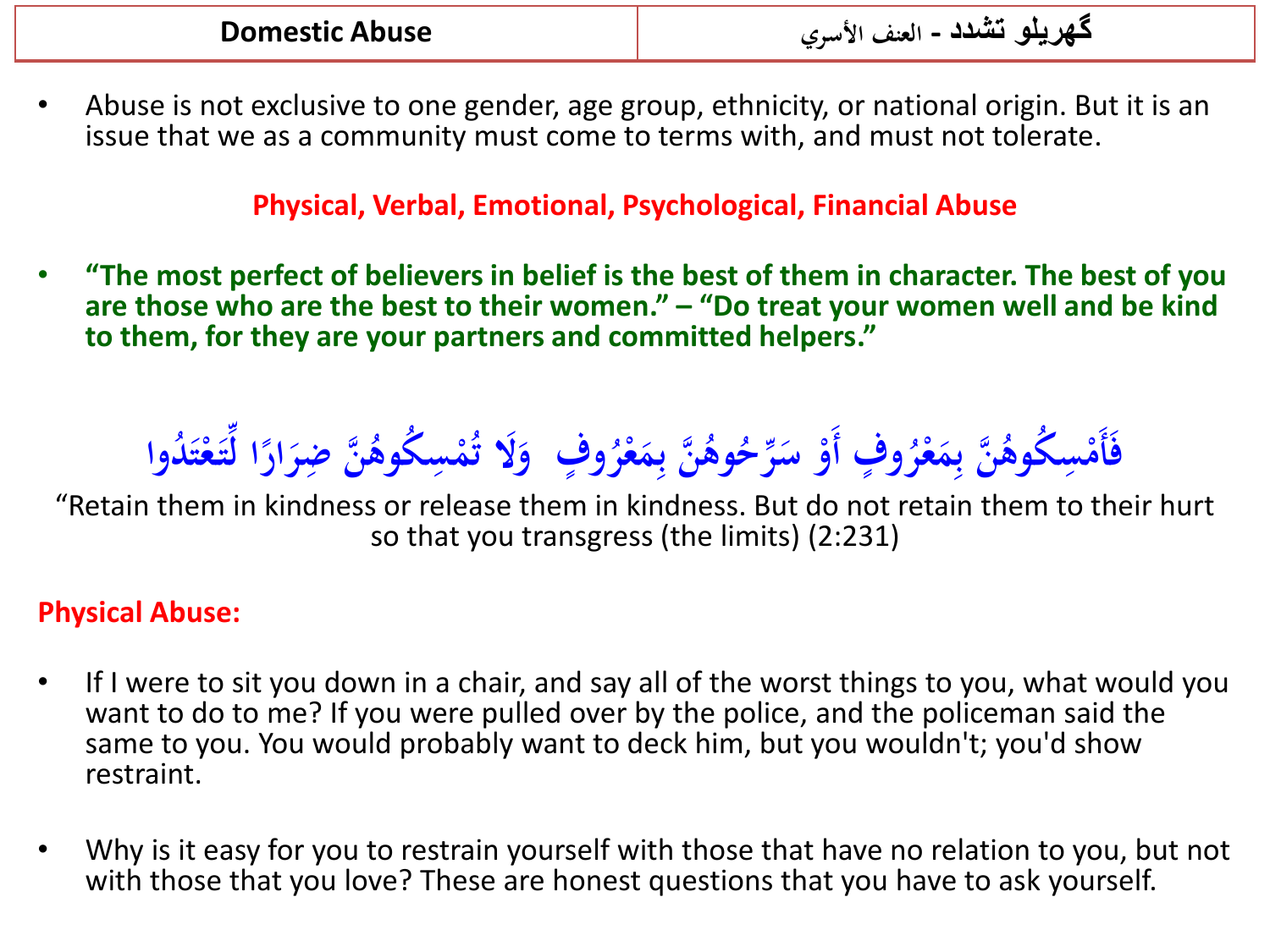• Verbal Abuse:

**ا ً ال َك ِريم ً ْ ال - قَ و ً ْ د قَ و ا ً ي َدِ س**

"Speak words of appropriate justice. - speak to them a noble word". (17:23/33:70)

"Whoever says to his brother "Oh Kāfir", then its applies to at least one of them." (Al-Bukhari)

"To curse a believer is like murdering him." (Al-Bukhari) "Whoever preserves that between his jaws will have paradise." (Al-Bukhari)

• Calling someone a disbeliever is a form of verbal abuse? Men calling their wives prostitutes, or mothers and fathers using words to belittle and disgrace their daughters? Is this not verbal abuse?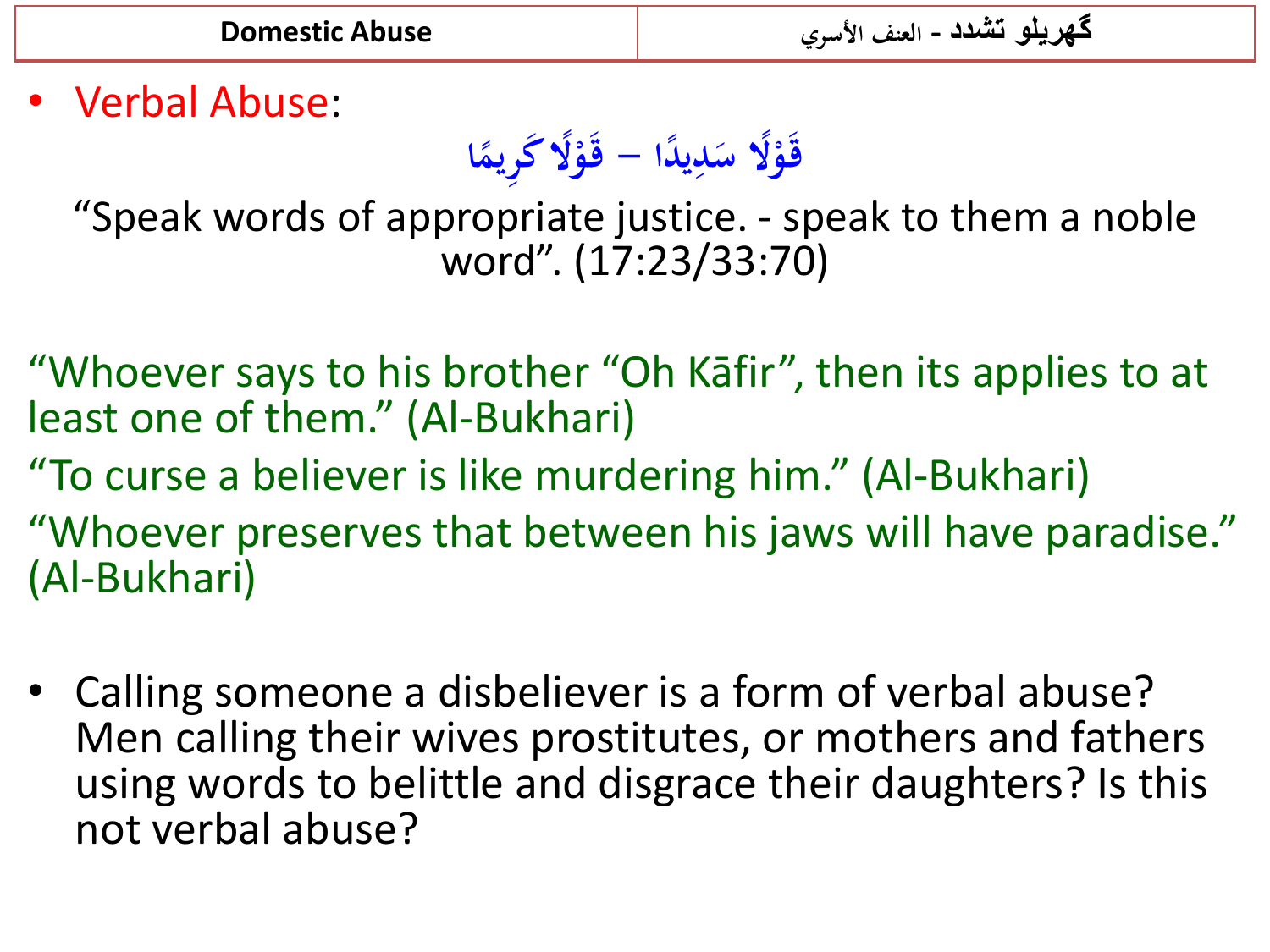- Emotional/PsychologicalAbuse:
- Humiliation, degradation, discounting, negating, neglecting, judging, criticising, accusing, blaming:

### وَمِنْ آيَاتِهِ أَنْ خَلَقَ لَكُم مِّنْ أَنفُسِكُمْ أَزْوَاجًا لِّتَسْكُنُوا إِلَيْهَا وَجَعَلَ بَيْنَكُم مَّوَدَّةً وَرَحْمَةً ¤ٌ ٌ ا ن<br>م ُ لَ ِ ر<br>د ُ<br>ک ِّ َ ُ<br>ک و<br>عا َ ِّمِ َ

And of His signs is that He created for you from yourselves mates that you may find tranquillity in them; and He placed between you affection and mercy. (30:21)

- Sahabih, his wife was distraught and in a bad physical and mental shape; the Prophet informed him: "Your body has rights, your Lord has rights, your guests have rights, your family has rights; given everyone that has a right their due."
- "The best of acts is to cause another Muslim to feel joy."
- The opposite of this Hadith is true then, that the one of the worst acts is to cause another Muslim to be depressed and sad?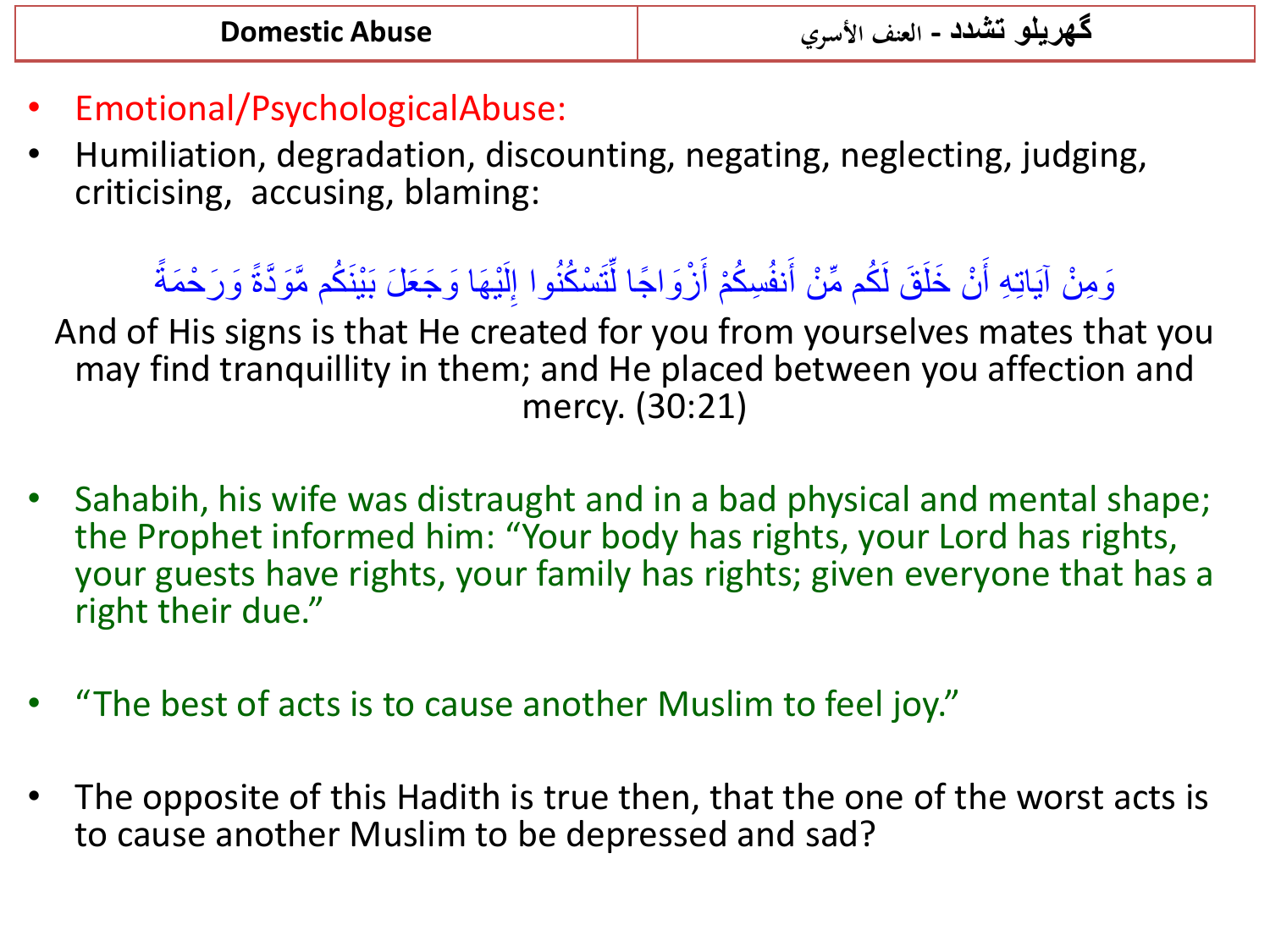# • Financial Abuse:

- The Qur'ān calls human responsibility "the Trust." God offered the Trust to all of creation, but only we as human beings agreed to carry it. The burden of this Trust is that we have the ability to create and destroy; we can choose to be higher in our character or be hard-headed and stubborn as a rock, or as low and detestable as a beast.
- "Every person who betrays his trusts, a banner will be placed for him on the Day of Judgment, as long as his betrayal"
- As a community, both as leaders and lay people, we have a responsibility to ensure that those entrusted in our care are not abused.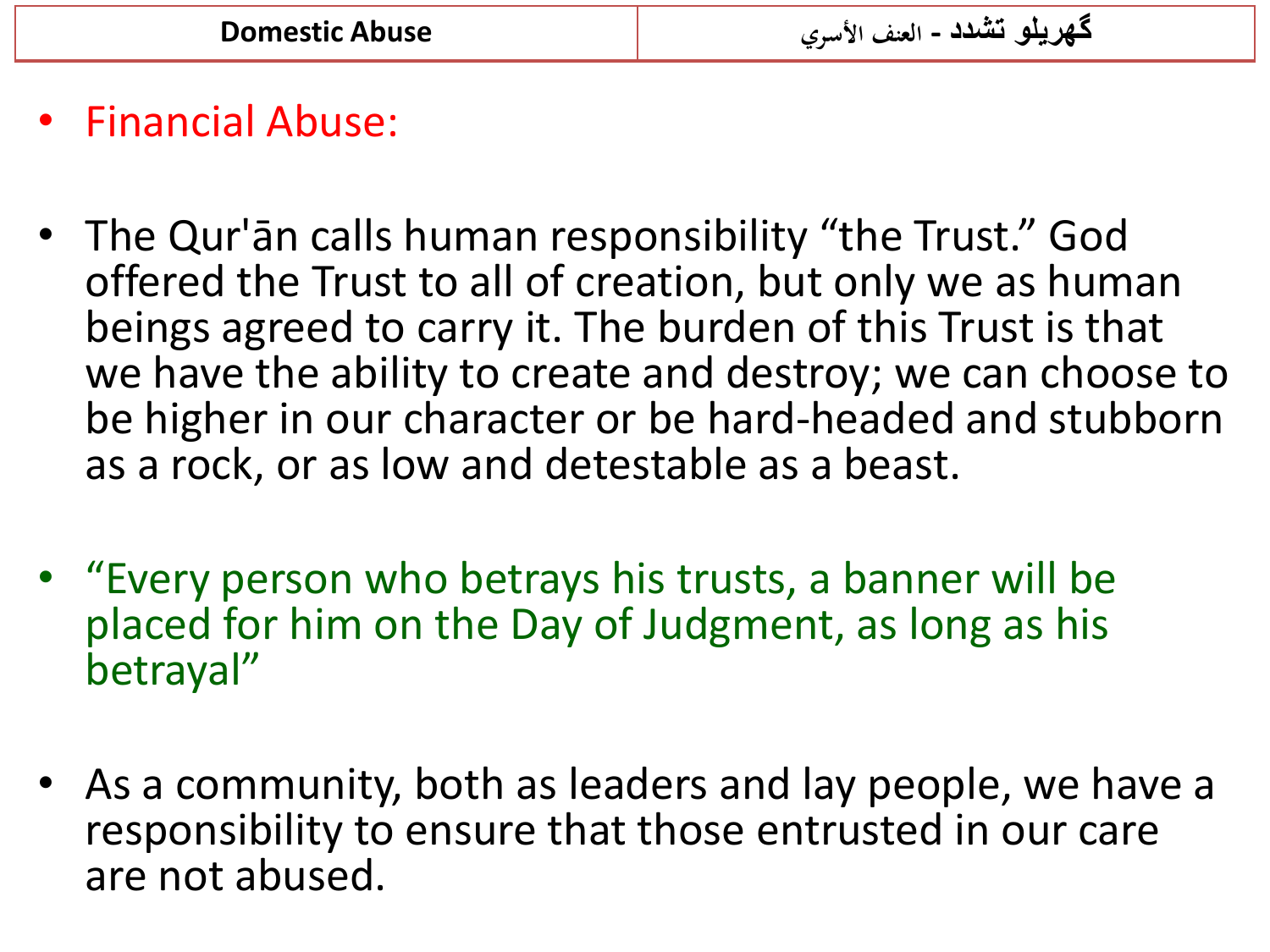وبًا وَقَبَائِلَ لِتَعَارَفُوا َ العلم<br>العلمية<br>العلمية  $\ddot{ }$ اُ ل ً<br>ب ِ<br>پُ  $\ddot{\cdot}$ بر <u>ة</u><br>• َ ب<br>. نَّا خَلَقْنَاكُم مِّن ذَكَرٍ وَأَنتَنِ وَجَعَلْنَاكُمْ شُعُ<br>أَكْرَبَرُهُ مِن اللَّهِ أَوْدَاكُه وَ النَّ الَّهَ الْمَرْدَا  $\ddot{\phantom{0}}$  $\overline{\mathbf{r}}$ ِ<br>په ہ<br>ا **ہ⁄**<br>∷  $\overline{a}$  $\frac{1}{2}$ ر<br>مذ ا<br>م  $\frac{1}{2}$ بر<br>ف  $\int$ إ المبار<br>ا َّا أَيُّهَا النَّاسُ إِنَّا خَلَقْنَاكُم مِّن ذَكَرٍ وَأُنثَىٰ وَجَعَلْنَاكُمْ شُعُوبًا وَقَبَائِلَ لِتَعَارَفُوا ۚ إِنَّ َ <u>ب</u><br>: ي  $\int$ إ ْ أَكْرَمَكُمْ عِندَ اللَّهِ أَتْقَاكُمْ ام<br>م ٌ<br>ن  $\overline{a}$ ا<br>ا  $\mathbf{r}$  $\mathcal{A}$ ر<br>( ر<br>.<br>. نَّ اللَّهَ ٰعَلِيمٌ ۚ خَبِيرٌ ٗ<br>اللَّهَ ٰعَلِيمٌ ۡ خَبِيرٌ ٗ بد َ  $\overline{\mathsf{I}}$ <mark>ک</mark> ً<br>م  $\int$ إ

O mankind, indeed We have created you from male and female and made you peoples and tribes that you may know one another. Indeed, the most noble of you in the sight of Allah is the most righteous of you. Indeed, Allah is Knowing and Acquainted. (49:13)

• Sayyiduna Umar ibn Al-Khattāb's  $\ddot{\ast}$  employees came to him one day, finding him lying on his back, with his children playing around him. He became angry and told them to stop. `Umar said to him: "How are you with your family?" He replied: "When I come in the house those talking go silent!" `Umar said to him "You are officially fired; if you can't show compassion to your own wife and children, how can I expect you to do so with the Ummah of Muḥammad?" (Kitāb al-Mustatraf)